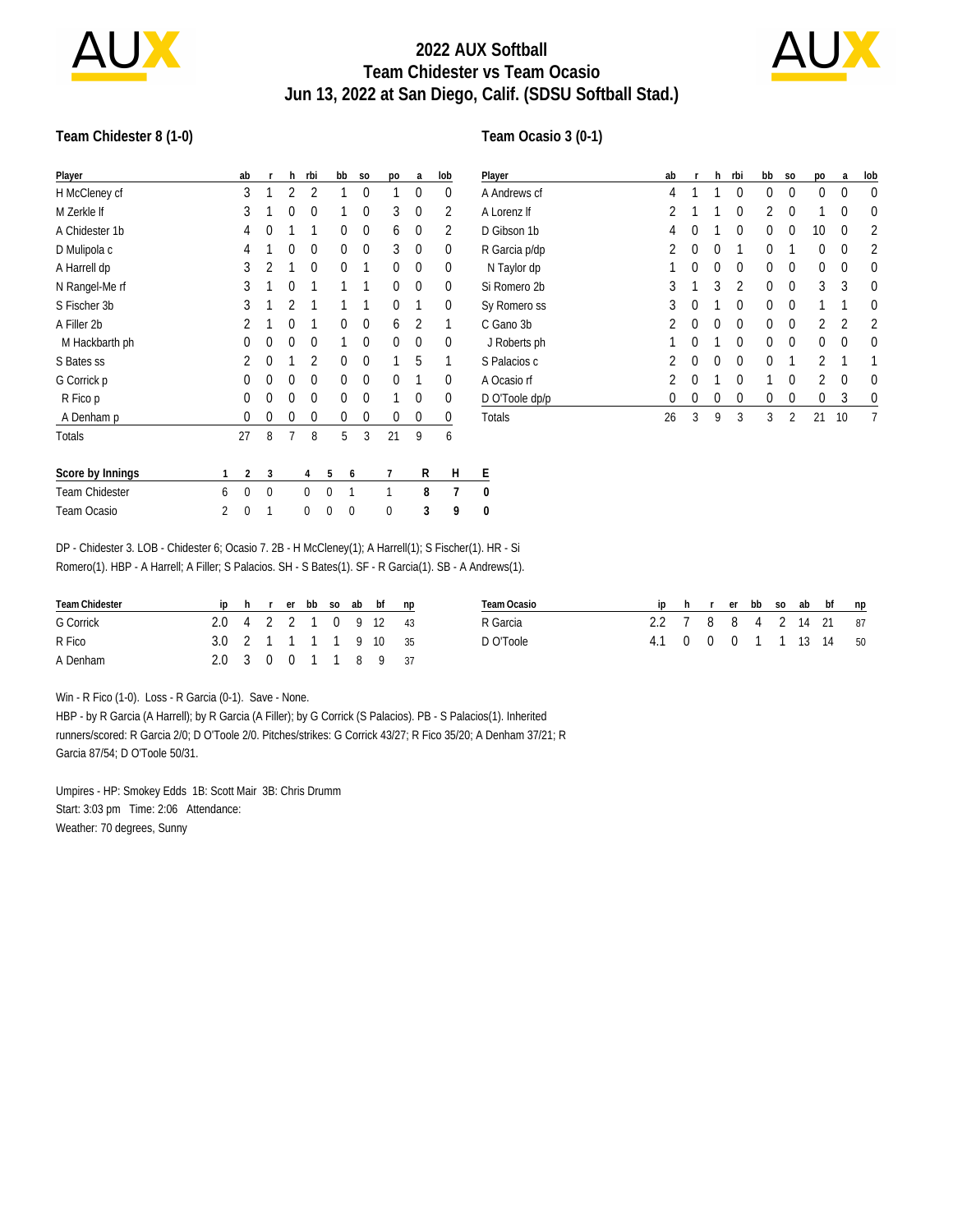

## **2022 AUX Softball Team Chidester vs Team Ocasio Jun 13, 2022 at San Diego, Calif. (SDSU Softball Stad.)**



| Score by Innings |  |                                                    |  | 4 5 6 7 |  | - F                |
|------------------|--|----------------------------------------------------|--|---------|--|--------------------|
| Team Chidester   |  | 600 001                                            |  |         |  | $\hspace{0.1cm} 0$ |
| Team Ocasio      |  | $\begin{array}{ccc} & & \circ & \circ \end{array}$ |  |         |  | $\overline{0}$     |

Team Chidester starters: 28/cf H McCleney; 18/lf M Zerkle; 4/1b A Chidester; 15/c D Mulipola; 14/dp A Harrell; 35/rf N Rangel-Me; 52/3b S Fischer; 70/2b A Filler; 22/ss S Bates; 48/p G Corrick; Team Ocasio starters: 11/cf A Andrews; 23/lf A Lorenz; 5/1b D Gibson; 0/p R Garcia; 32/2b Si Romero; 2/ss Sy Romero; 68/3b C Gano; 13/c S Palacios; 8/rf A Ocasio; 3/dp D O'Toole;

Team Chidester 1st - H McCleney walked (3-2 BKBBKB). H McCleney advanced to second on a passed ball. M Zerkle walked (3-2 BBFFBB). A Chidester singled through the left side, RBI (0-2 KF); M Zerkle advanced to second; H McCleney scored. D Mulipola reached on a fielder's choice (1-1 BK); A Chidester out at second ss to 2b; M Zerkle advanced to third. A Harrell hit by pitch (2-2 BBKF); D Mulipola advanced to second. N Rangel-Me walked, RBI (3-2 BBBKSB); A Harrell advanced to second; D Mulipola advanced to third; M Zerkle scored. S Fischer struck out swinging (0-2 SSS). A Filler hit by pitch, RBI (0-1 F); N Rangel-Me advanced to second; A Harrell advanced to third; D Mulipola scored. S Bates singled up the middle, 2 RBI (3-2 BKFBFB); A Filler advanced to second; N Rangel-Me scored; A Harrell scored. H McCleney doubled down the rf line, RBI (3-2 FBKFBBF); S Bates advanced to third; A Filler scored. R Garcia to dp. D O'Toole to p. M Zerkle grounded out to 2b (2-2 FBFB). 6 runs, 3 hits, 0 errors, 2 LOB.

Team Ocasio 1st - A Andrews singled to pitcher (3-2 KBBBSF). A Lorenz walked (3-1 BBBKB); A Andrews advanced to second. D Gibson singled through the right side (1-0 B); A Lorenz advanced to second; A Andrews advanced to third. R Garcia flied out to lf, SAC, RBI (0-1 S); D Gibson advanced to second; A Lorenz advanced to third; A Andrews scored. Si Romero singled to second base, RBI; D Gibson advanced to third; A Lorenz scored. Sy Romero flied out to lf (0-2 SS). C Gano grounded out to ss (1-2 KKB). 2 runs, 3 hits, 0 errors, 2 LOB.

Team Chidester 2nd - A Chidester grounded out to 3b (1-1 KB). D Mulipola flied out to lf (3-2 KBSBB). A Harrell struck out swinging (2-2 BKBFS). 0 runs, 0 hits, 0 errors, 0 LOB.

Team Ocasio 2nd - S Palacios hit by pitch (1-1 FB). A Ocasio singled to shortstop (1-1 FB); S Palacios advanced to second. A Andrews grounded out to p (0-2 KS); A Ocasio advanced to second; S Palacios advanced to third. A Lorenz popped up to 2b (3-2 KKBBB). D Gibson popped up to c (2-2 BFFB). 0 runs, 1 hit, 0 errors, 2 LOB.

Team Chidester 3rd - N Rangel-Me grounded out to 1b unassisted (0-0). S Fischer walked (3-2 BBKKBB). A Filler grounded out to p (0-1 K); S Fischer advanced to second. S Bates grounded out to p (1-1 KB). 0 runs, 0 hits, 0 errors, 1 LOB.

Team Ocasio 3rd - R Fico to p for G Corrick. R Garcia struck out looking (2-2 BFBFFK). Si Romero homered, RBI (2-1 BKB). Sy Romero singled to left field (0-0). C Gano hit into double play ss to 2b to 1b (0-0); Sy Romero out on the play. 1 run, 2 hits, 0 errors, 0 LOB.

Team Chidester 4th - H McCleney lined out to 2b (2-2 KBBK). M Zerkle fouled out to 3b (2-2 KFBB). A Chidester grounded out to 2b (0-0). 0 runs, 0 hits, 0 errors, 0 LOB.

 KFBBFB). A Ocasio flied out to cf (2-2 FKBB). A Andrews flied out to lf (1-2 BKF). 0 runs, 0 hits, 0 errors, 0 LOB.

Team Chidester 5th - D Mulipola flied out to rf (2-1 BBK). A Harrell grounded out to 2b (0-2 KF). N Rangel-Me grounded out to p (0-0). 0 runs, 0 hits, 0 errors, 0 LOB.

Team Ocasio 5th - A Lorenz walked (3-0 BBBB). D Gibson reached on a fielder's choice to shortstop (0-0); A Lorenz out at second ss to 2b. N Taylor to dp for R Garcia. N Taylor hit into double play 3b to 2b to 1b (1-0 B); D Gibson out on the play. 0 runs, 0 hits, 0 errors, 0 LOB.

Team Chidester 6th - R Garcia to p for D O'Toole. S Fischer singled to second base (1-2 KFB). M Hackbarth pinch hit for A Filler. M Hackbarth walked (3-0 BBBB); S Fischer advanced to second. S Bates out at first 3b to 2b, SAC, bunt (0-0); M Hackbarth advanced to second; S Fischer advanced to third. H McCleney singled through the left side, RBI (2-2 BFKFFB); M Hackbarth advanced to third; S Fischer scored. M Zerkle grounded out to 1b unassisted (0-2 FF). A Chidester popped up to 3b (1-2 BKK). 1 run, 2 hits, 0 errors, 2 LOB.

Team Ocasio 6th - A Filler to 2b for M Hackbarth. A Denham to p for R Fico. Si Romero singled up the middle (3-2 KBBSB). Sy Romero hit into double play ss to 1b (1-1 BF); Si Romero out on the play. J Roberts pinch hit for C Gano. J Roberts singled up the middle (0-1 K). C Gano to 3b for J Roberts. S Palacios struck out swinging (1-2 FKBFS). 0 runs, 2 hits, 0 errors, 1 LOB.

Team Chidester 7th - D Mulipola lined out to ss (1-1 KB). A Harrell doubled down the lf line (1-1 KB). N Rangel-Me struck out swinging, out at first c to 1b (1-2 FFBS). S Fischer doubled down the lf line, RBI (1-0 B); A Harrell scored. A Filler flied out to rf (0-2 KF). 1 run, 2 hits, 0 errors, 1 LOB.

Team Ocasio 7th - A Ocasio walked (3-1 KBBBB). A Andrews reached on a fielder's choice to second base (1-2 KBK); A Ocasio out at second 2b unassisted. A Andrews stole second. A Lorenz singled to third base (3-2 KBKBB). D Gibson popped up to 2b (3-1 BBKB). R Garcia to p for N Taylor. N Taylor to dp for R Garcia. R Garcia grounded out to ss (0-0). 0 runs, 1 hit, 0 errors, 2 LOB.

Team Ocasio 4th - S Palacios grounded out to p unassisted (3-2